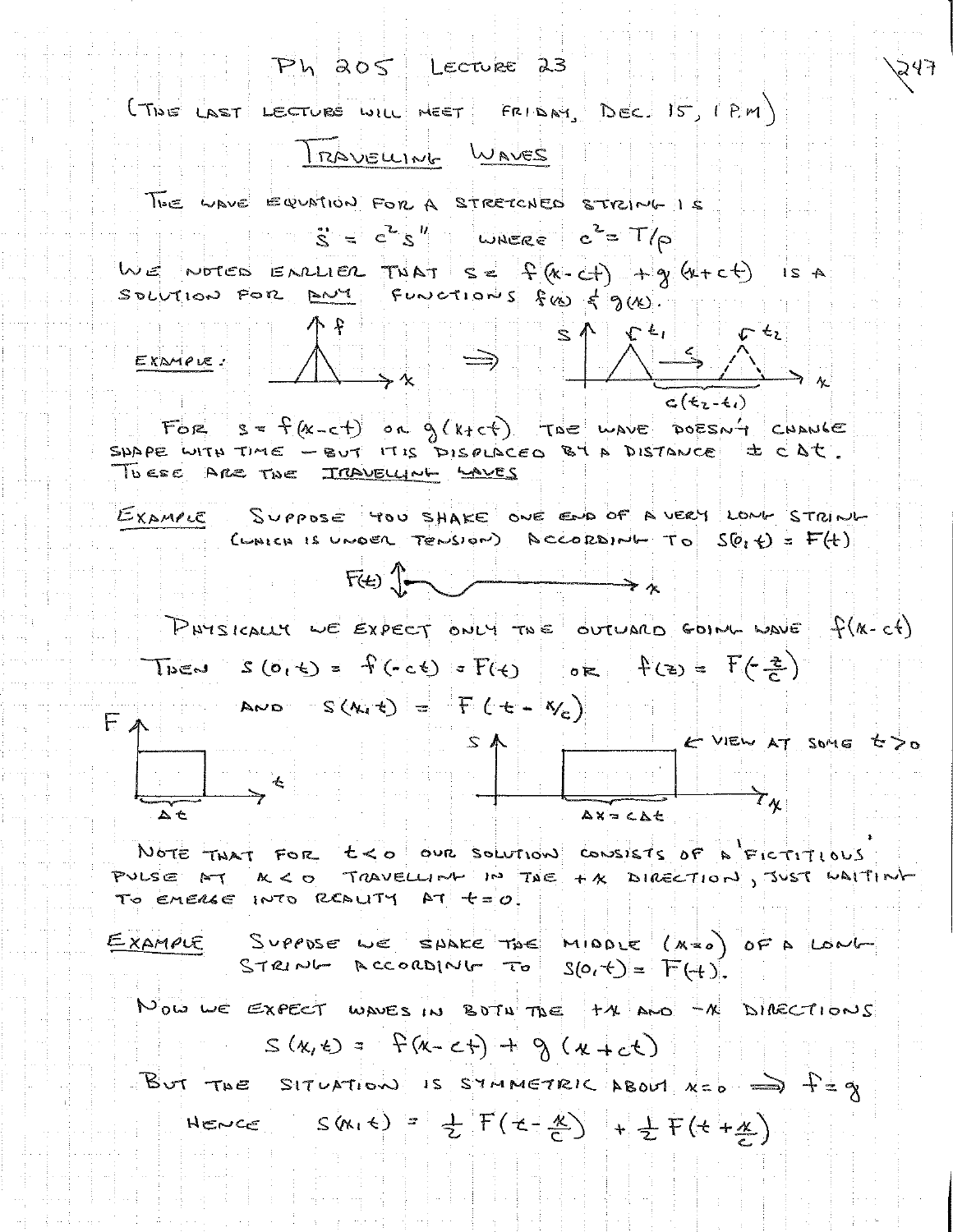Ph 205 LECTURE 23 248  $-F$ REFLECTION AT A BOUNDARY WHAT HAPPENS TO A TROUBLLING WAVE AT TWE END OF IT'S ROPE! AS BEFORE THERE ARE Z CASES.  $\alpha$   $F_{1X} = 6$   $F_{1X} = 6$ OUR PULSE f(K-ct) NEVER VARIES IN SHAPE BUT LE CAN IMAGINE A FICTITIOUS PULSE - f (-x-ct +2R) HEADING TOWARDS TUE BOUNDARY FROM THE UNPOSIDE REGION RSD TOE TWO PULSES ADD (TOE WAVE EQUATION IS LINEAR!) TO GIVE ZENO AT K= 2, SATISFYING TOE BOUNDARY CONDITION. FOR LARGE , TUE ORIGINAL PULSE BECAMES FICTITIOUS DRO WE SEE DN INVERTED WAVE MOVING IN THE - A DIRECTION. FIXED BOUNDARY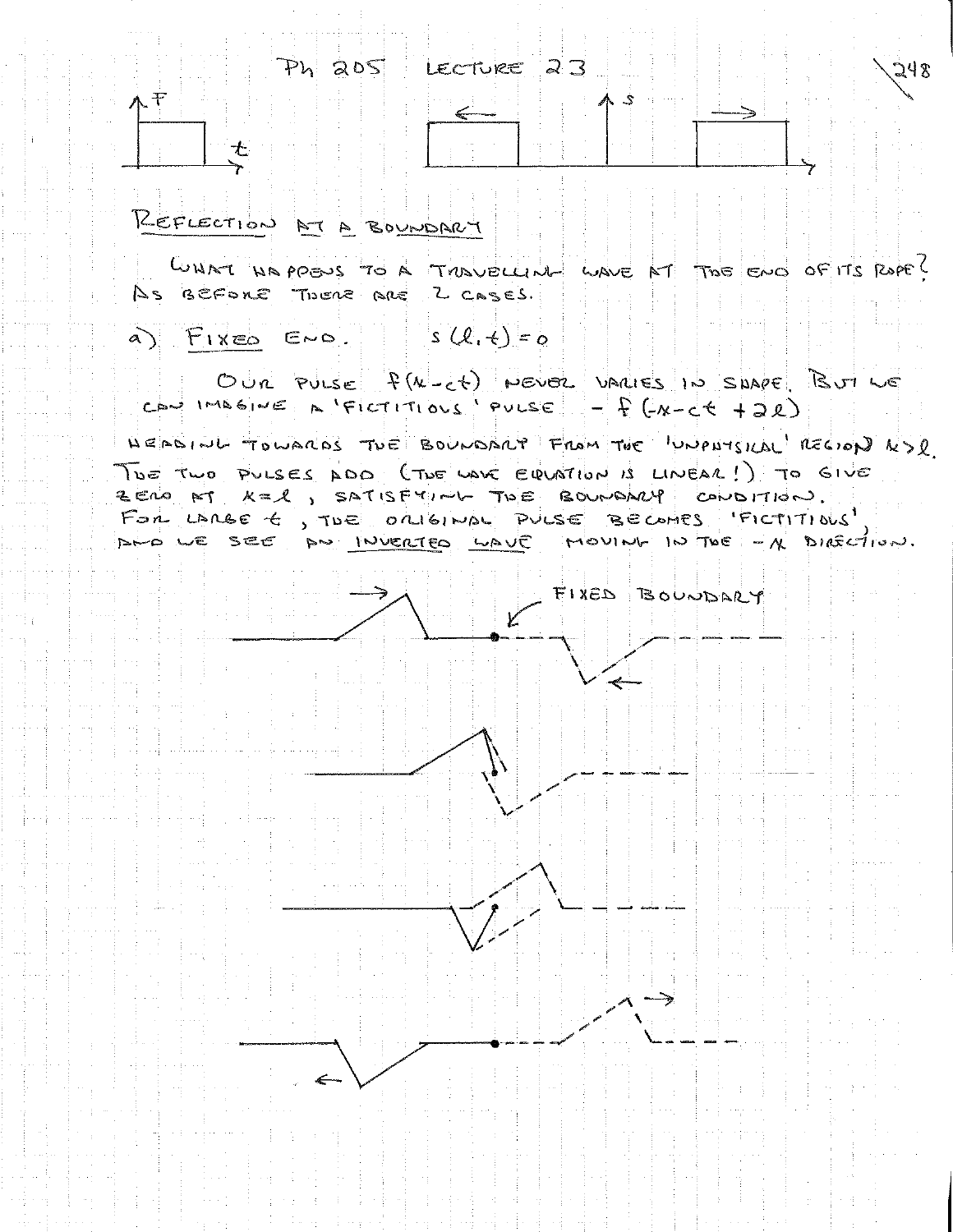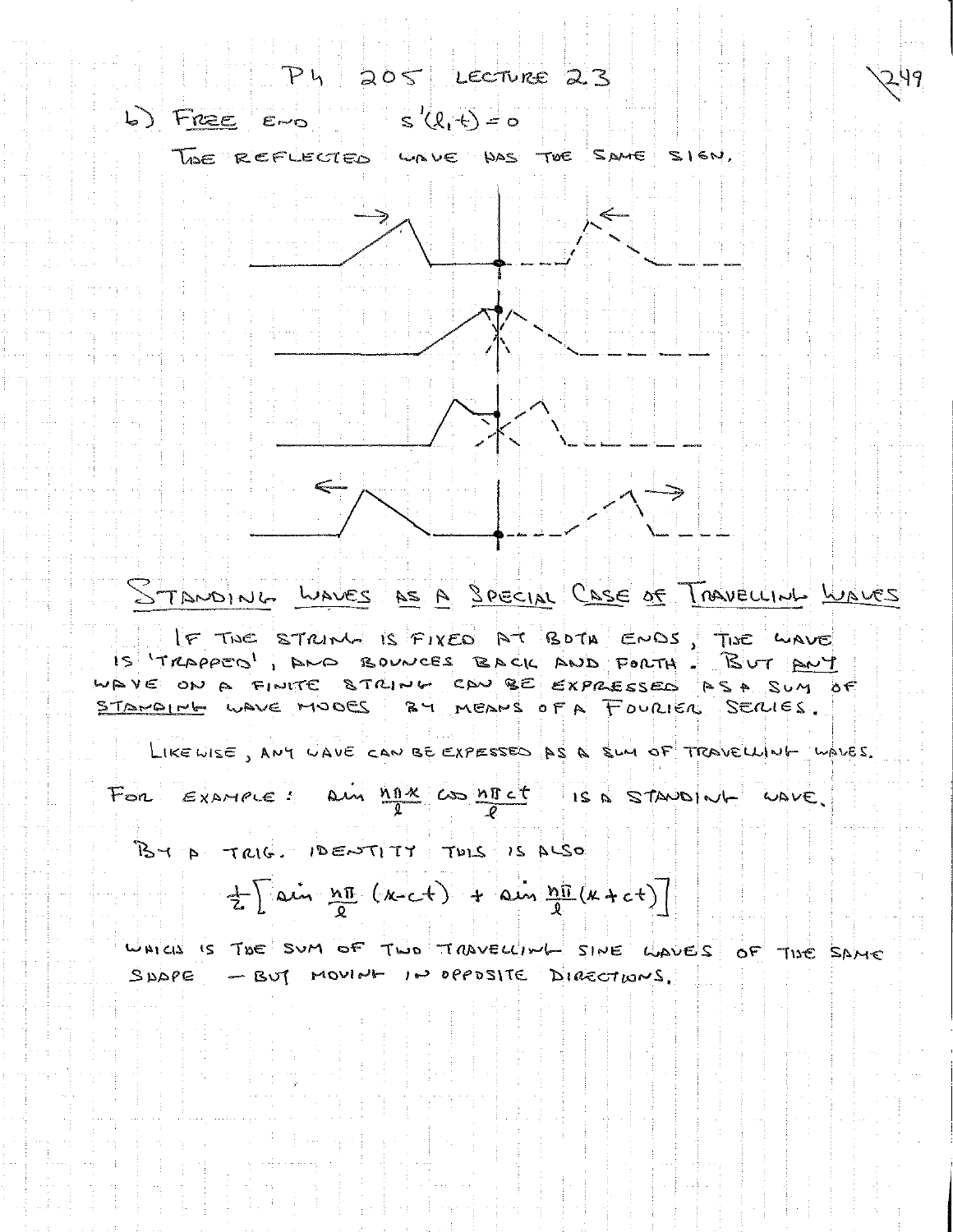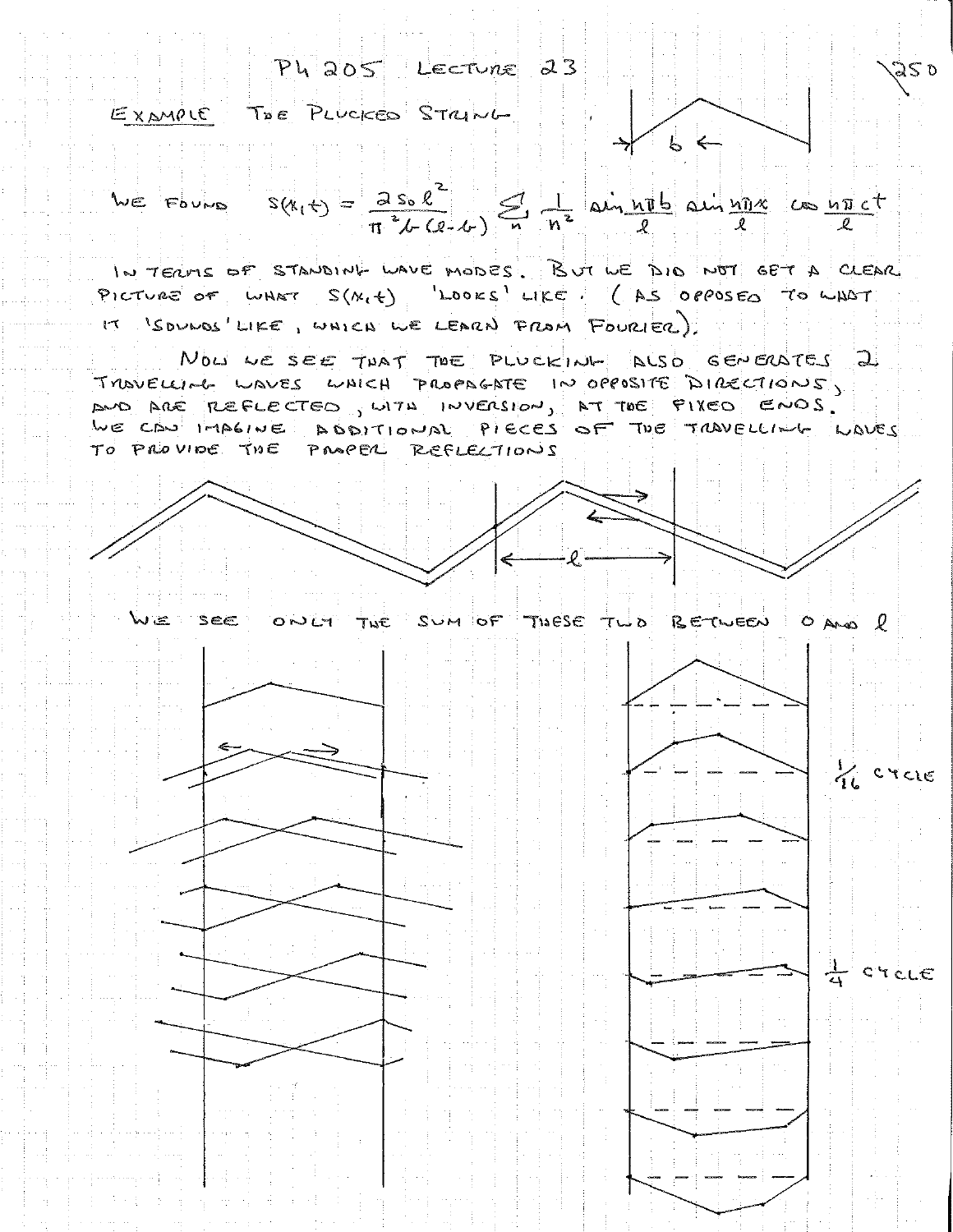Ph abs LECTURE 23

REFLECTION AND TRANSMISSION

Suppose THE STRINK IS MADE OF 2 PIECES OF  $\frac{\rho_1}{\rho_2}$ DIFFERENT DENSITIES WHAT HAPPENS TO A TRAVELUME WAVE AT THE JUNCTION? ON EACH PLECE THE WAVES HAVE VELOCITIES  $c_1 = \sqrt{T/\rho_1}$  And  $c_2 = \sqrt{T/\rho_2}$  (T, e.T. of course) At THE SUNCTION WE MUST HAVE  $S_1(6, \epsilon) = S_2(6, \epsilon)$ And ALSO  $S_{1}(0,t) = S_{2}(0,t)$  lies mass of the subctions) SUPPOSE WE HAVE AN INCIDENT WAVE ON PIECE 1,  $F(t-\frac{x}{C})$ AFTER IT MITS THE JUNCTION WE MIGHT EXPECT AREFLECTED WAVE  $RHS9$ ,  $SO(S_1(k_1t) = F(t-\frac{x}{C_1}) + G(t+\frac{x}{C_1})$   $|K<0|$ ON THE 2 NO PIECE WE WILL WAVE ONLY A TRANSMITTED WAVE .  $S_2 = [H (1 - \frac{k}{2})]$  [x > 0] Tuesday x=0,  $F(G) + G(G) = N(G)$  $-\frac{1}{c_1}$   $\vec{F}(c)$  +  $\frac{1}{c_1}$   $\vec{G}(t)$  =  $-\frac{1}{c_2}$   $\vec{H}(t)$   $\left[\frac{d}{dx}f(t-\frac{y}{c})\right] = -\frac{1}{c_2} \frac{d^2f}{dt}$ THE IST EQUATION SUGGESTS (ALDED BY A BIT OF INTUITION)  $G = A_R F$  AND  $H = A_T F$ 

|       | トレロ<br>ついこん |                                                                                          | $+A_R = A_T$ |           |             |  |                 |  |
|-------|-------------|------------------------------------------------------------------------------------------|--------------|-----------|-------------|--|-----------------|--|
|       |             | The 2 o equation $\Rightarrow$ $-\frac{1}{c_1} + \frac{\Delta R}{c_1} = -\frac{RT}{c_2}$ |              |           |             |  |                 |  |
|       |             |                                                                                          |              |           |             |  |                 |  |
| AFTER |             | SOME ALGEBRA :                                                                           |              | $A_{2}$ = | $C_1 - C_1$ |  | 2c <sub>2</sub> |  |
|       |             |                                                                                          |              |           |             |  | $C_2 + C_1$     |  |

SOME SPECIAL CASES ARE: a) C1 = C2 => REALLY JUST ONE STRING

THEN ARCO, AND ATEL AS EXPECTED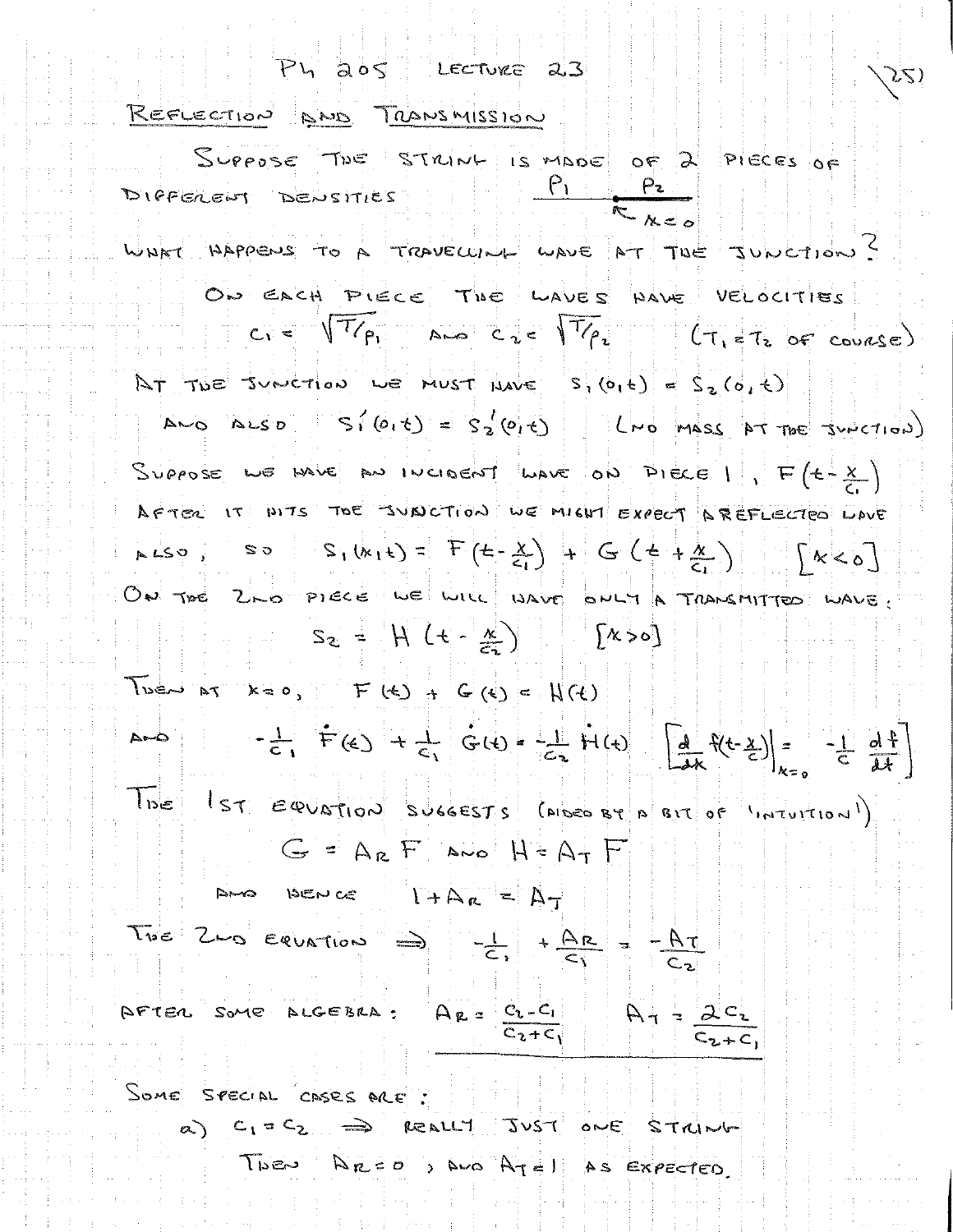Ph 205 Lecture 2,3 ZSZ b)  $p_z \rightarrow \infty$  =>  $c_z \rightarrow o$  and The strike is fixed at kee  $\Rightarrow$   $\Delta z = -1$ ,  $\Delta T = 0$  as expected from p248 c) P2 - D D => C2 -> as a fact The STRINH is 'FREE' AT K=0  $\Rightarrow$   $A_R = +1$  But  $A_T = 2$   $A_R = +1$  is expected From p 249 ENERGY CONSIDERATIONS

The incident which cannot energy with it!  $k\epsilon = \frac{\rho_1}{7} \left( \frac{1}{T^2} L_x - \frac{T}{2C^2} \right) \frac{1}{T^2} L_y$  $PE = \frac{1}{2} \int F^{12} dx = \frac{1}{2c_1^2} \int F^{2} dx$  $S_{\text{true}}$   $\uparrow$   $\downarrow$   $\downarrow$   $\uparrow$  $E = \frac{1}{C_1^2} \int \dot{F}^2 dx$   $N \frac{11}{C_1^2}$  , and  $E$  moves with the wave.

FOR AN OBSERVER AT FIXED & TWE MORE RELEVANT QUANTITY IS TUE ENERGY FLOW PAST N. SINCE THE WAVE MOVES with velocity  $c_1$ , The Flow is  $Ec_1 \times \frac{1}{C_1}$  (IN close M wave)

AT THE JUNCTION WE EXPECT TOE SAME AMOUNT OF ENERGY TO FLOW OUT AS FLOWS IN.

For TVE REFLECTED LAVE, TWE FLOW IS  $\sim \frac{AE}{C}$ 

 $- \frac{Ar}{f}$ FOR THE TROODSMITTED LAVE | THE FLOW IS

The TOTAL FLOW OUT IS THEN N

 $\left[\frac{A_n^2}{C_1} + \frac{A_n^2}{C_2} - \frac{1}{C_1} \left\{ \frac{(c_1-c_1)^2}{(c_2+c_1)^2} + \frac{c_1}{C_2} \frac{4}{(c_1+c_1)^2} \right\} - \frac{1}{C_1} \right]$ 

SO ENERGY IS INDEED CONSERVED AT TOE JUNCTION.

NOTE TISKT IN THE LIMITING CASES WE ARE STOURING ENERGY IS TARNSMITTED ACROSS THE JUNCTION.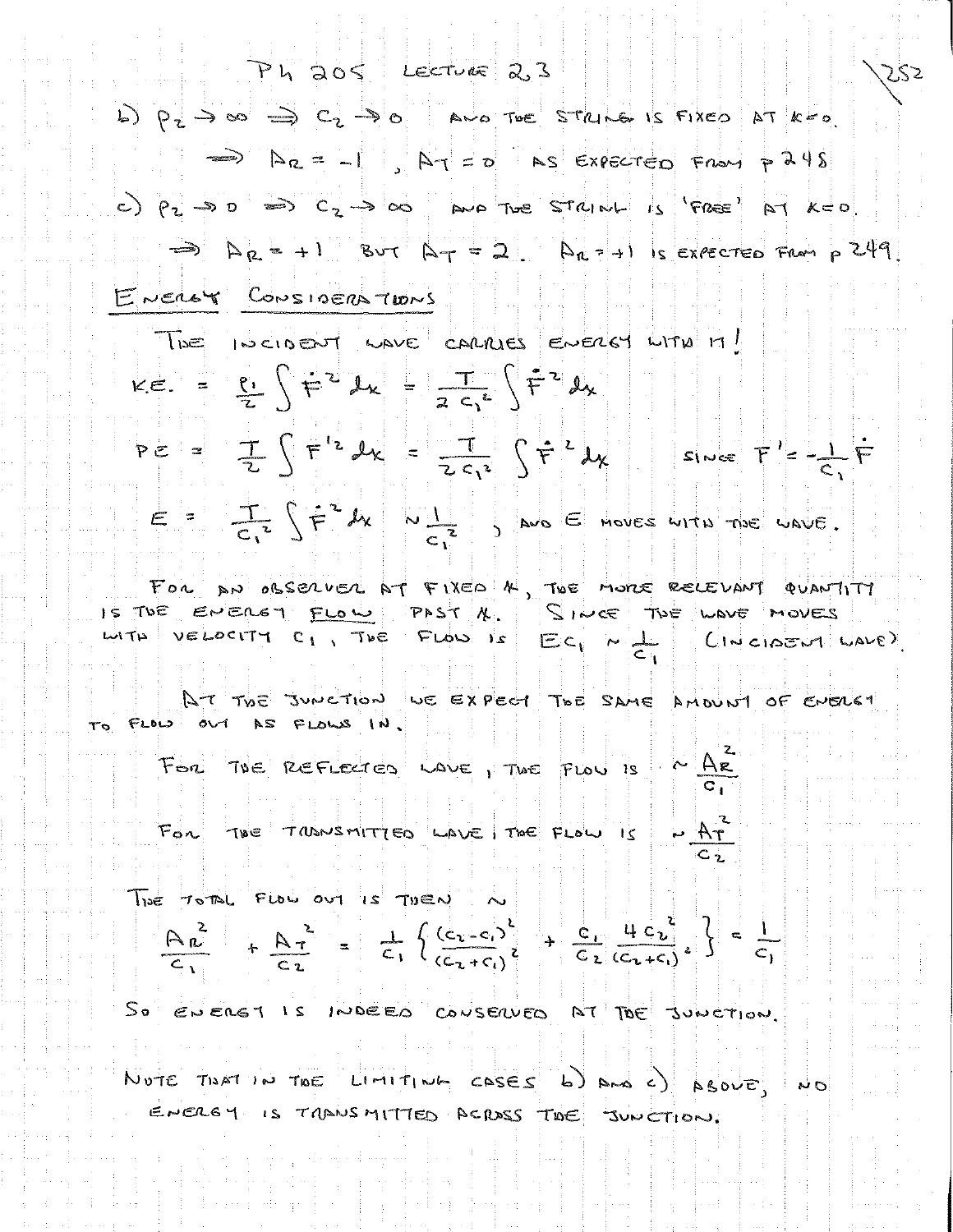$Ph$   $205$  LECTURE  $23$ TRAVELLING WAVES ON A STIFF STRING WE WISH TO CONSIDER THE EFFECT OF STIFFNESS OF OUR STRETCHED STRING \_\_ ITS RESISTANCE TO BENDING. TUE STIFF STRING IS ESSENTIALLY AN ELASTIC BAR UNDER TENSION WE STILL ASSUME TOE MIDPLANE OF TOE BAR OR STRUM DAS CONSTANT LENGTH, WE CONSIDER ONLY TRANSVERSE WAVES NERE WE MUST ADD THE EFFECT OF TENSION TO OVE DECLUATION OF TUE EQUATION OF MOTION GIVEN ON P 238. THE KINETIC ENERGY REMAINS AS BEFORE:  $KE = \frac{pA}{2} \int S^2 d\mu$ (NEGLECTING ROTARY K.E.) THERE IS A NEW PIECE  $\frac{1}{2}\int s^{12} dx$  As FOR A STRETCHED STRING  $(r = \frac{1}{2})$ ALSO, THE INTEGRAND YIS REQUIRES MONTHCATION. IT LAS DECLIVED BY CONSIDERING TIVAT THE FORCE ACROSS AN ELEMENT OF THE YA Al/lo BUT DUE TO THE TENSION, THE EQUILIBITION  $BRA$   $IS$ LENGTIO OF THE BAR PRIOR TO GENDING IS 2 RATISER TWON lo, AS  $BY = \frac{1}{A} = \frac{1}{A} \frac{1}{a} = \frac{1}{a}$ RELNTED **HEVEE** FORCE DUE TO  $\left(1+\frac{1}{6}\right)$   $\frac{1}{26}$  =  $\left(1+\frac{1}{6}\right)$   $\Delta\Omega$   $\left(0,1\right)$   $\Rightarrow$   $\frac{1}{26}$   $\left(1+\frac{1}{6}\right)$   $\frac{1}{26}$   $\left(1+\frac{1}{6}\right)$  $\mu_{k} = \frac{1}{2} \left| \frac{1}{2} \right| + \frac{1}{2} \left| \frac{1}{2} \right| + \frac{1}{2} \left| \frac{1}{2} \right| + \frac{1}{2} \left| \frac{1}{2} \right| + \frac{1}{2} \left| \frac{1}{2} \right| + \frac{1}{2} \left| \frac{1}{2} \right| + \frac{1}{2} \left| \frac{1}{2} \right| + \frac{1}{2} \left| \frac{1}{2} \right| + \frac{1}{2} \left| \frac{1}{2} \right| + \frac{1}{2} \left| \frac{1}{2} \right| + \frac{1$ TOE COUPTION OF MOTION IS TUEN AT ONCE  $P P B = \frac{1}{3} \left[ \frac{1}{2} \left( \frac{1}{4} + \frac{1}{4} \right) + \left( \frac{1}{4} + \frac{1}{4} \right) \right] \left[ \frac{1}{4} \right]$ WE DEFINE a<sup>2</sup>= T/p 1<sup>2</sup>= (YA+T)/p and d<sup>2</sup>= I/A  $\left| \begin{array}{ccc} \n\frac{1}{2} & \frac{1}{2} & \frac{1}{2} & \frac{1}{2} & \frac{1}{2} & \frac{1}{2} & \frac{1}{2} & \frac{1}{2} & \frac{1}{2} & \frac{1}{2} & \frac{1}{2} & \frac{1}{2} & \frac{1}{2} & \frac{1}{2} & \frac{1}{2} & \frac{1}{2} & \frac{1}{2} & \frac{1}{2} & \frac{1}{2} & \frac{1}{2} & \frac{1}{2} & \frac{1}{2} & \frac{1}{2} & \frac{1}{2} & \frac{1}{2} & \frac{1}{2} &$ IF THE STIFFNESS' IS IGNORED,  $\hat{s}^2 = a^2 \hat{s}^4$ , AND a IS THE WAVE VELOCITY. WE LEAVE IT TO YOU TO SOLVE THIS EQUATION FOR STANDING WAVES WHAT ABOUT TRAVELLING LIAVES? THIS WAVE EQUATION DOES NOT HAVE SOLUTIONS LIKE

 $S$  (x (c) =  $F(x-ct) + g(x+ct)$  For AREITRARY  $f \notin g$ .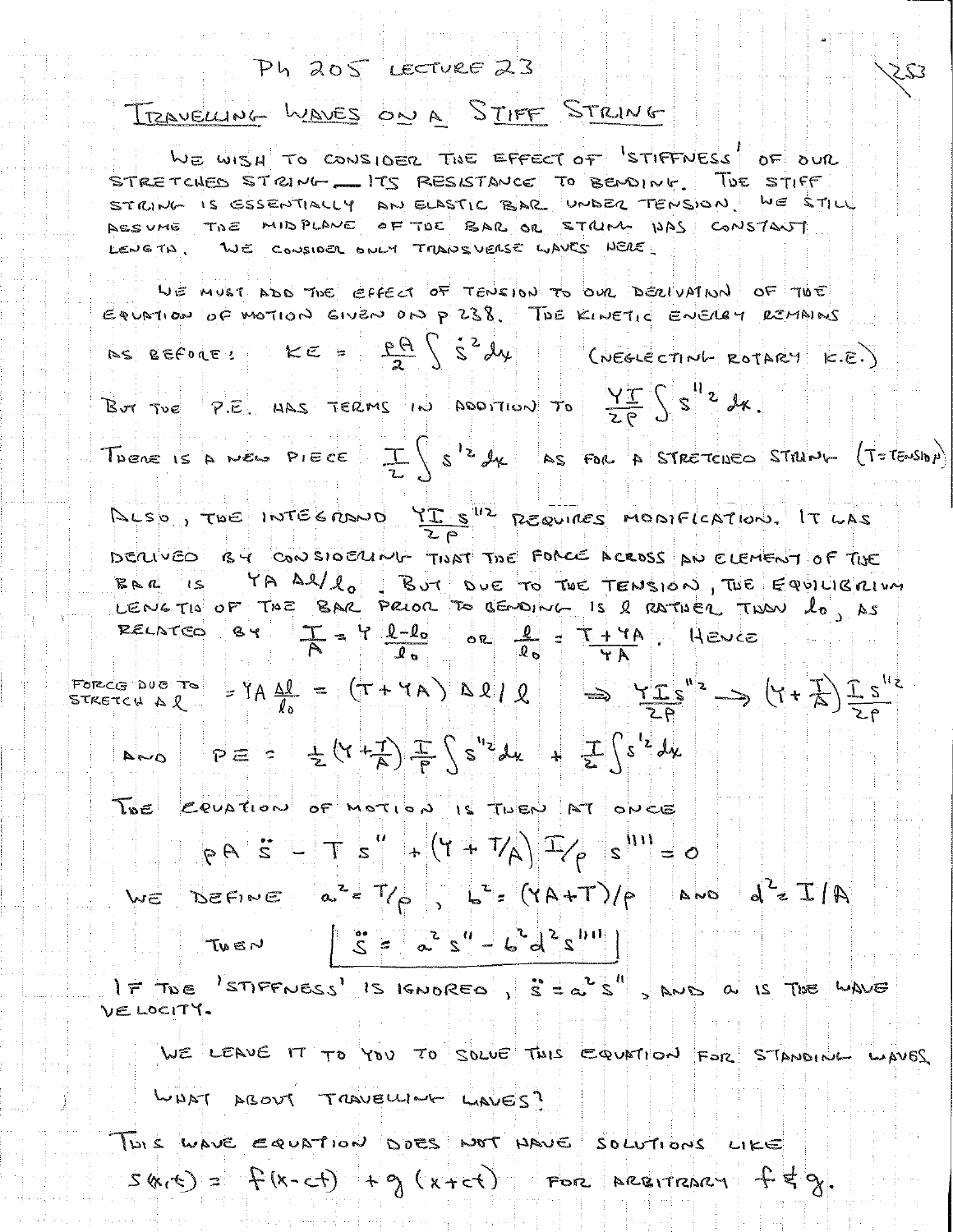$Ph$  205 LECTURE 23 But we CAN LOOK FOR OSCILLATORY SOLUTIONS, AND TRY TO BUILD TOE GENERAL SOLVIION OUT OF TISESE, A LA FOURIER. (TOE DIFFERENTIAL EQUATION IS LINEAR => SUPERPOSITION WORKS!)  $W_{\epsilon}$   $\tau_{\epsilon}$   $S(x, \epsilon)$  =  $\omega$   $(Kx + \omega t)$   $\begin{bmatrix} \tau_{\text{abs}} & \tau_{\text{max}} & \tau_{\text{max}} \\ \tau_{\text{max}} & \tau_{\text{max}} & \tau_{\text{max}} \end{bmatrix}$ PLUGGING IN:  $\omega^{2}$ =  $\alpha^{2}k^{2}+b^{2}d^{2}k^{4}$ The velocity of This Lave is  $C = \frac{1}{12} = \sqrt{a^2 + b^2 d^2 k^2}$ WHICH DEPENDS ON THE WAVE LENGTH  $(2 \le 20$ / $\epsilon$ ), OR EQUIVALENTLY, ON TUE FREQUENCY. TOIS PAENOMENON IS CALLED DISPERSION . IF A WALE IS THE SUPER POSITION OF SEVERAL SING LAVES OF DIFFERENT FREQUENCY IT DOES NOT HAVE A UNIQUE VELOCITY -AR TOE SHAPE OF TOE DOWN SWIS TURING WALL AS THE UPILIOUS COMPONENT SINE WAVES  $32959210'$ PUASE VELOCITY AND GROUP VELOCITY WAEN WE COMBINE WAVES OF VERY SIMILAR FREQUENCY, AN IMPORTANT RESULT EMERGES  $E$   $x \wedge P$   $E$   $(x_1 t) =$   $(x_2 (k_1 k - c_1 t) + c_0 (k_2 k - c_2 t)$  $= 2 cos(\frac{k_1+k_2}{2}k - \frac{ln_1+ln_2}{2}k)$  as  $(\frac{k_1+k_2}{2}k - \frac{ln_1+ln_2}{2}k)$  $\frac{1}{2}$   $\leftarrow$   $2$  small =  $\frac{2\pi}{2}$ 

 $-\lambda_{B16} = \frac{4\pi}{\Delta k}$ 

INE SHORT WAVELENGTH RIPPLES HOVE WITH VELOCITY

$$
V_P = \frac{\langle \omega \rangle}{\sqrt{N}} = P_{\text{BASE}} \text{ VencoderY}
$$

THE LONG WAVELENTIN ENVELOPE IS A KINO OF "BEAT" PUENDMENON. AND MOVES WITH VELOCITY

 $V_{\alpha} = \frac{\Delta \omega}{\Delta K} =$  SROVE VELOCITY (MANES DUE TO RAY LEICH)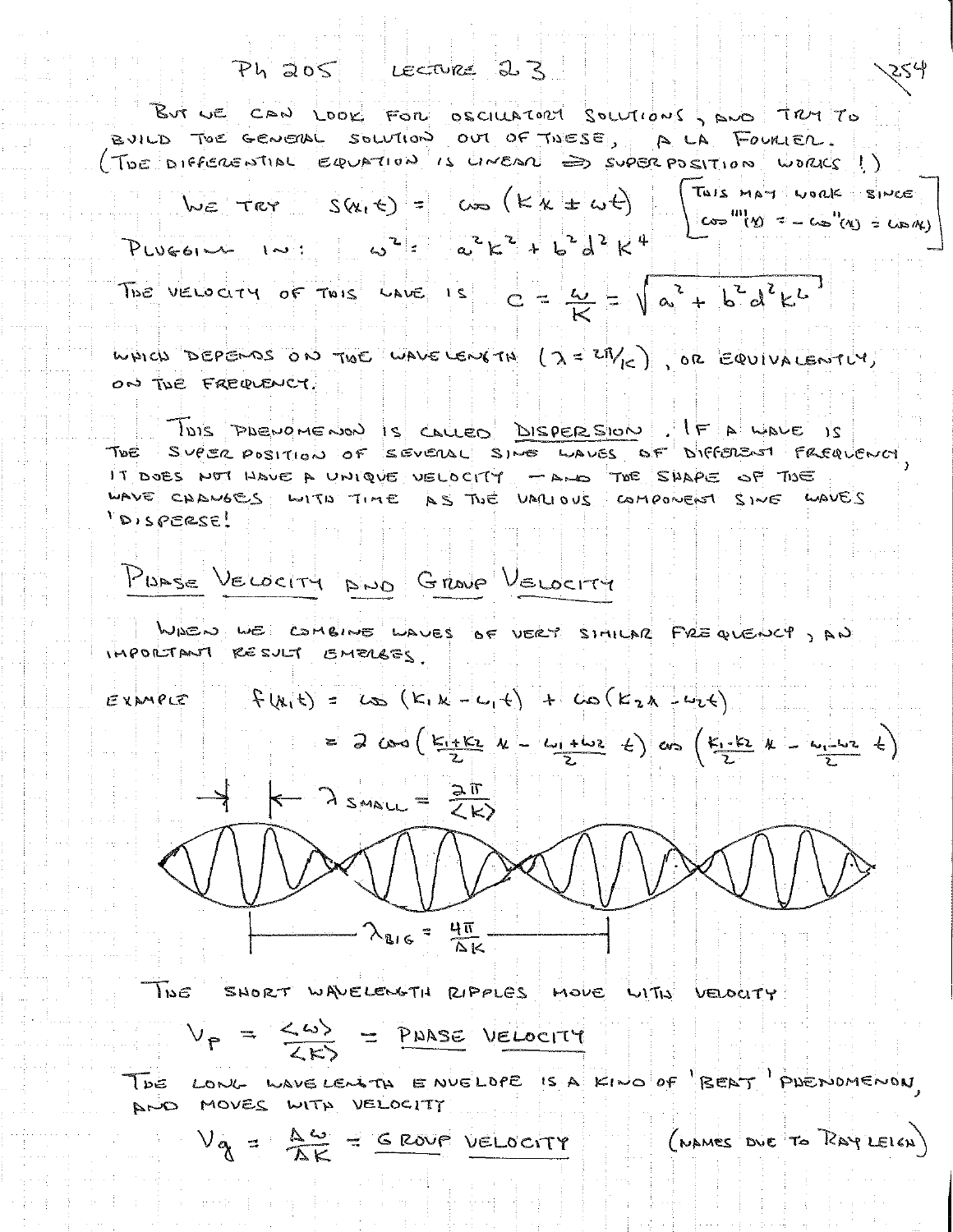Ph 205 LECTURE 23

EXAMPLE IN A BAR WITHOUT TENSION, A = 0, AND TRANSVERSE WAVES  $\cos \epsilon t$   $\omega z$  bd  $k^2$  $V_{p}$  =  $bdc$  which  $V_{q}$  =  $\frac{d\omega}{dV}$  =  $2bdk = 2V_{p}$ 

TWE ENVELOPE MOVES ANEAD WITH TWICE TWE VELOCITY OF TOE WAVES WHICH IT IS COMPOSED OF!

## FOURIER ANALYSIS

NUS LISA TO CONSINER HOW WE CAN BUILD UP AN ARBITMARY WAVE SOLVIION f (x, t) SUPPOSING WE KNOW TOE INITIAL PULSE SILAPE  $F(N, 0) = F(N)$ 

IF THE STRING WERE OF FINITE LENGTH Q WE KNOW WE COULD WRITE  $F(x) =$   $\leq$   $N_n$  as  $n\overline{x} + \overline{B_n}$  and  $n\overline{x}$ 

$$
A_{S} \cup B_{S} \cup C = \underline{h_{I}^{T}} \quad \text{These so } S \text{ is the initial distribution}
$$

$$
F(x) = \int_{0}^{\infty} (A(x) \cos kx + B(x) \sin kx) dK
$$

WITH A AND B REAL FUNCTIONS OF THE LAVE NUMBER K. RECOLLE COOKERE L'EXTREMENT RUN KNE L'EXTREMENT  $S_{p}$   $F(y) = \int_{0}^{\infty} \left( \frac{M(x) - i}{x} B(x) \right) e^{i kx} dx + \int_{0}^{\infty} (A(x) + i B(x)) e^{-i kx} dx$ 

$$
Let C(E) = \overline{A - iB}
$$
 and  $s = \overline{A + iB}$ 

$$
F(x) = \int_{-\infty}^{\infty} C(k) e^{i kx} dk
$$

 $\mathcal{D}^{\bullet}$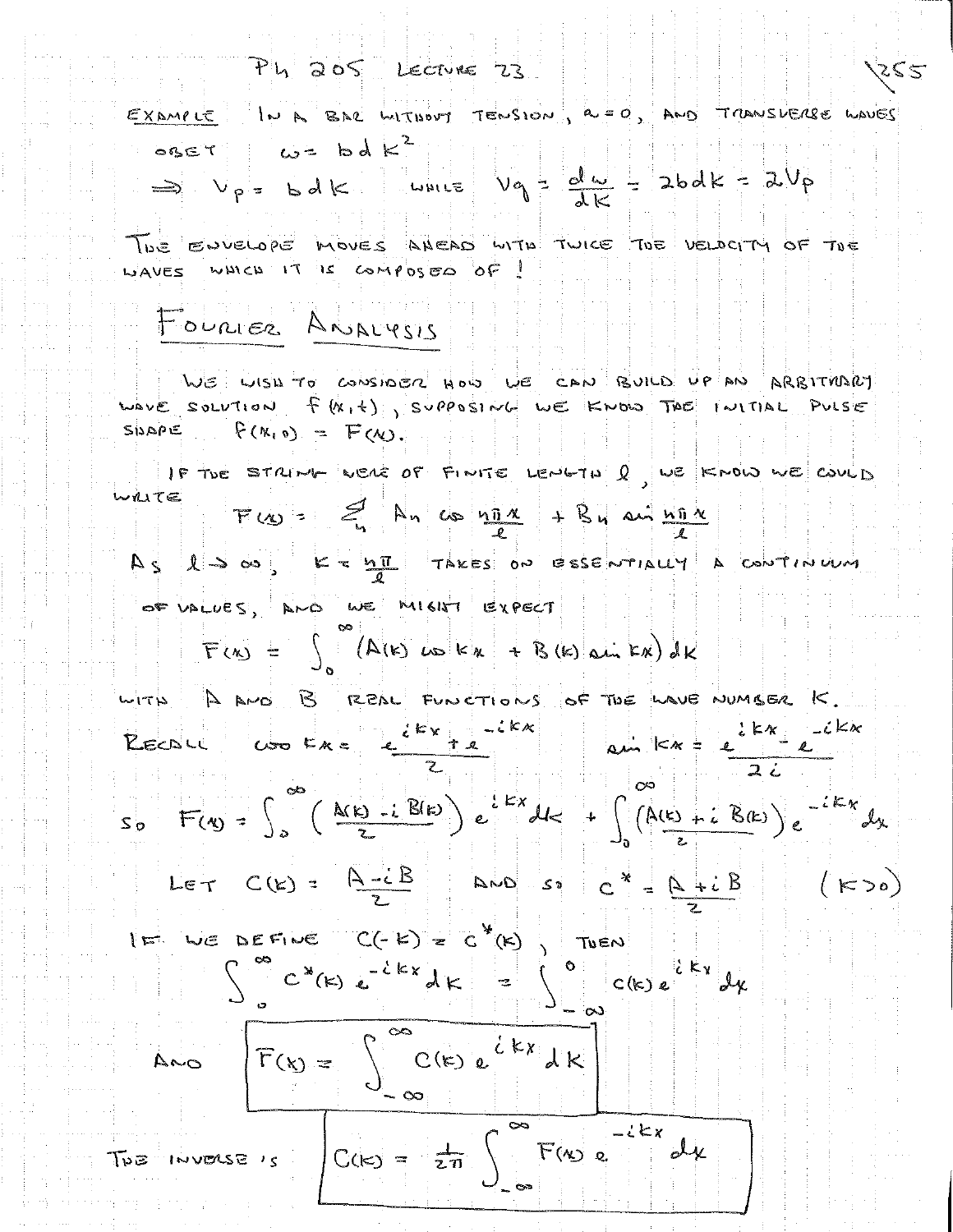Ph 205 Lecture 23 256 The INVERSE RELATION CAN BE VERTFIED BY NOTING  $\int_{0}^{\infty} e^{i(k'-k)x} dx = 2\pi \int_{0}^{k}(k'-k) dx = 2\pi \int_{0}^{k} k(k-k)x dx = k\pi \int_{0}^{k} k(k-k)x dx$ FINALLY THE PROPAGATING WAVE IS  $P(k_{1}t)=\int_{0}^{\infty}C(k_{1}e^{-k_{1}k_{1}t})dk_{1}$ WHERE  $\omega = \omega(\mathbf{E})$  is crown From The DISPERSION RELATION DERIVED FROM THE WAVE EQUATION AS ON PZS4. OF COURSE, WE TAKE THE REAL PART OF  $f(x, t)$  at The END OF THE CAL CULATION GROUP VELOCITY REVISITED CONSIDER A WAVE TIST IS ALMOST A PULL FREQUENCY  $C(\kappa)$ => ITS FOUNCE COMPONENT SPECTRUM is very warrow TUEN WIRD N W (KO) + 14 (K-KO)  $= e^{-c\left[\omega(k_0) - \frac{d\omega}{dE}\right]E_s} + \int_{0}^{\infty} C(k_0) e^{-k\left[\frac{d\omega}{dE}\right]E_s}$  $\approx$  F (x- $\frac{d\omega}{dE}|_{E}$  +) where  $F(\omega) = \int_{C}^{\infty} C(\omega) e^{iE\omega} dE$  $1.8.7$  (K) Is THE SHAPE AT  $t=0$ THUS THE WAVE KEEPS ITS SHAPE AND MOVES WITH VELOCITY  $V_{\gamma}$  =  $\frac{du}{dE}$  = GROUP VELOCITY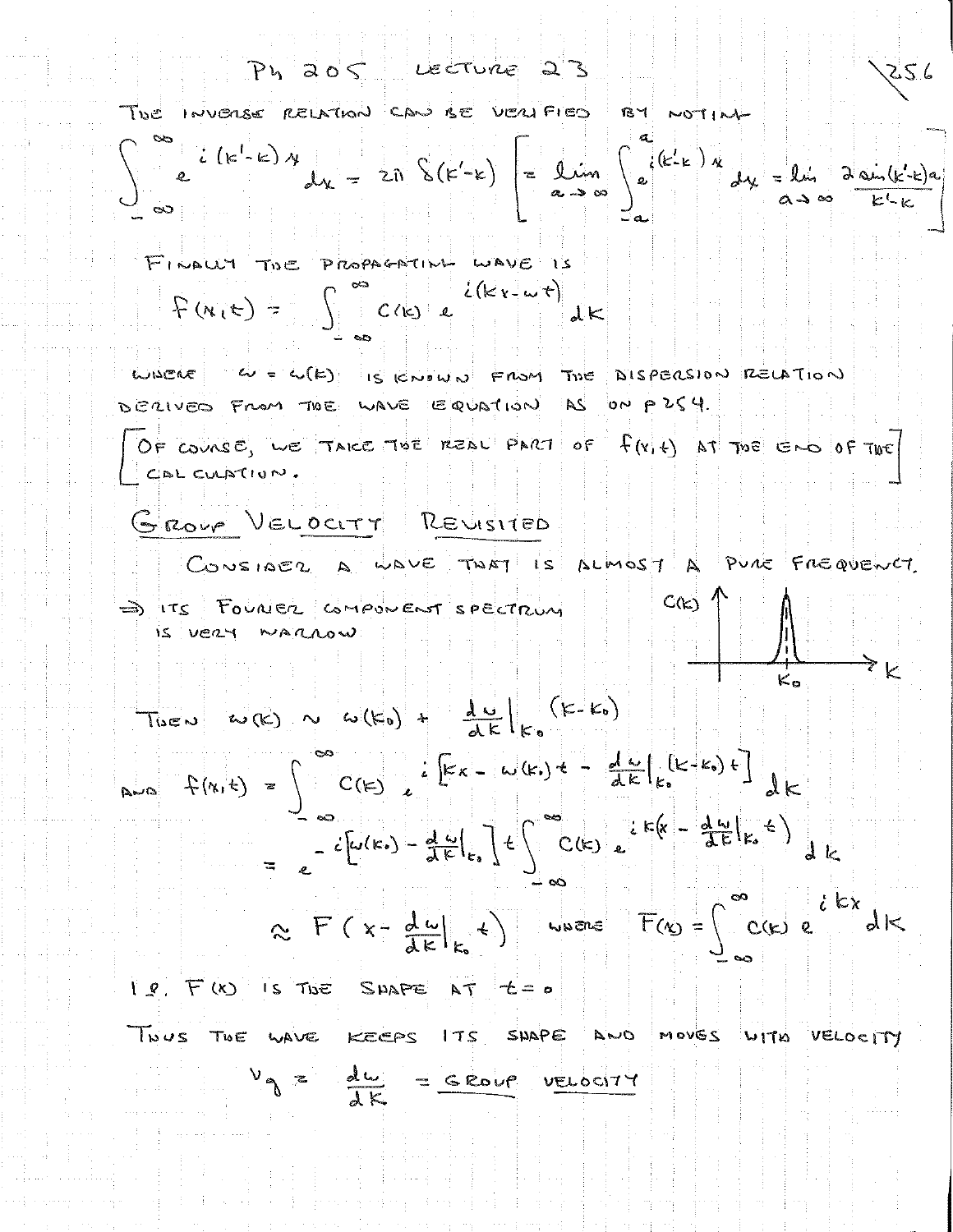

IT IS PERUAPS MONE MEMORABLE TO USE THE R.M.S. WATNS, FOR WHICH OX OR = 1]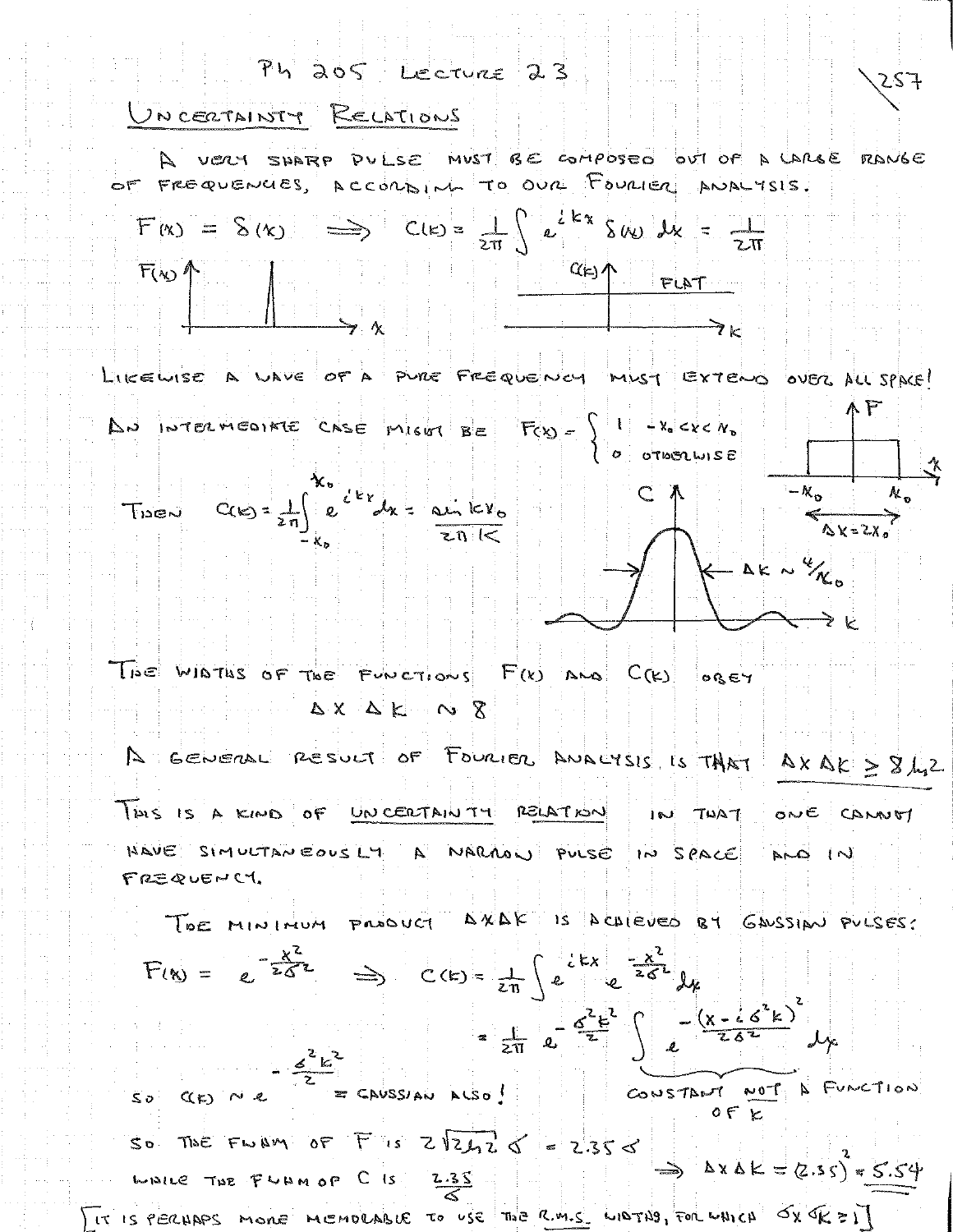## **Group Velocity**

Kirk T. McDonald *Joseph Henry Laboratories, Princeton University, Princeton, NJ 08544*

(December 4, 1996)

It seems that the concept of group velocity was first enunciated by Hamilton in 1841 in published abstracts of works that never appeared.<sup>1</sup> Hamilton considered a wave  $\cos(kx-\omega t)$ defined only for negative x at  $t = 0$  and incident on a dispersive medium that occupies the region  $x > 0$ . He concluded "that the velocity with which such vibration spreads into those portions of the vibratory medium which were previously undisturbed is in general different for the velocity of passage of a given phase from one particle to another within that portion of the medium which is already fully agitated; since we have velocity of transmission of phase  $=\omega/k$  but velocity of propagation of vibrating motion  $=\frac{d\omega}{dk}$ ." However, these results were largely ignored.

The group-velocity concept became widely known after being (re)introduced by Stokes in 1876 in a hydrodynamic context,<sup>2</sup> and the greater generality of the concept emphasized by Rayleigh in 1877 in sec. 191 of his book *The Theory of Sound*. <sup>3</sup> The early history of the group-velocity concept is well summarized in the book *The Propagation of Disturbances in Dispersive Media* by T.H. Havelock (Cambridge U. Press, 1914).

I give two answers to the question of how one knows that wave energy propagates with the group velocity, both of which are "standard".<sup>4</sup> The discussion will be restricted to wave motion along the  $x$  axis for brevity.

**1.** The total energy E associated with a wave of amplitude  $f(x, t)$  at a time t can in general be written

$$
E(t) = \int (Af^2 + B\dot{f}^2) dx,\tag{1}
$$

where  $\dot{f} = \partial f / \partial t$  and either of A or B might be zero depending on the physical system. Typically, the term  $Af^2$  is associated with energy stored in the wave medium due to the strain of the wave while  $B\dot{f}^2$  is the kinetic energy of the medium due to the wave motion. For example,  $B = 0$  for an electromagnetic wave while  $A = 0$  for the granular systems recently studied by Swinney *et al.*, Nature **382**, 793 (1996).<sup>5</sup>

A question arises when one wishes to interpret the quantity  $Af^2 + B\dot{f}^2$  as an energy density. As the wave changes with time it is possible that the energy moves in space. If the wave amplitude has the form of a travelling wave,  $f(x - vt)$ , then both  $f^2$  and  $\dot{f}^2$  are functions of a single variable,  $x - vt$ , and the energy can be said to be propagating with velocity v.

 $1$ http://puhep1.princeton.edu/~mcdonald/examples/optics/hamilton\_pria\_1\_267\_41.pdf http://puhep1.princeton.edu/~mcdonald/examples/optics/hamilton\_pria\_1\_341\_41.pdf

<sup>2</sup>Problem 11 of the Smith's Prize examination papers (Feb. 2, 1876), in *Mathematical and Physical Papers*, Vol. 5 (Johnson Reprint Co., New York, 1966), p. 362.

<sup>3</sup>See also, http://puhep1.princeton.edu/~mcdonald/examples/optics/rayleigh\_nature\_25\_52\_81.pdf

<sup>4</sup>A third generic argument has been given by G.B. Whitham, Comm. Pure Appl. Math. **14**, 675 (1961), http://puhep1.princeton.edu/~mcdonald/examples/fluids/whitham\_cpam\_14\_675\_61.pdf

See also sec. 2.1 of http://puhep1.princeton.edu/~mcdonald/examples/biaxial.pdf

 $5$ http://puhep1.princeton.edu/~mcdonald/examples/fluids/umbanhowar\_nature\_382\_793\_96.pdf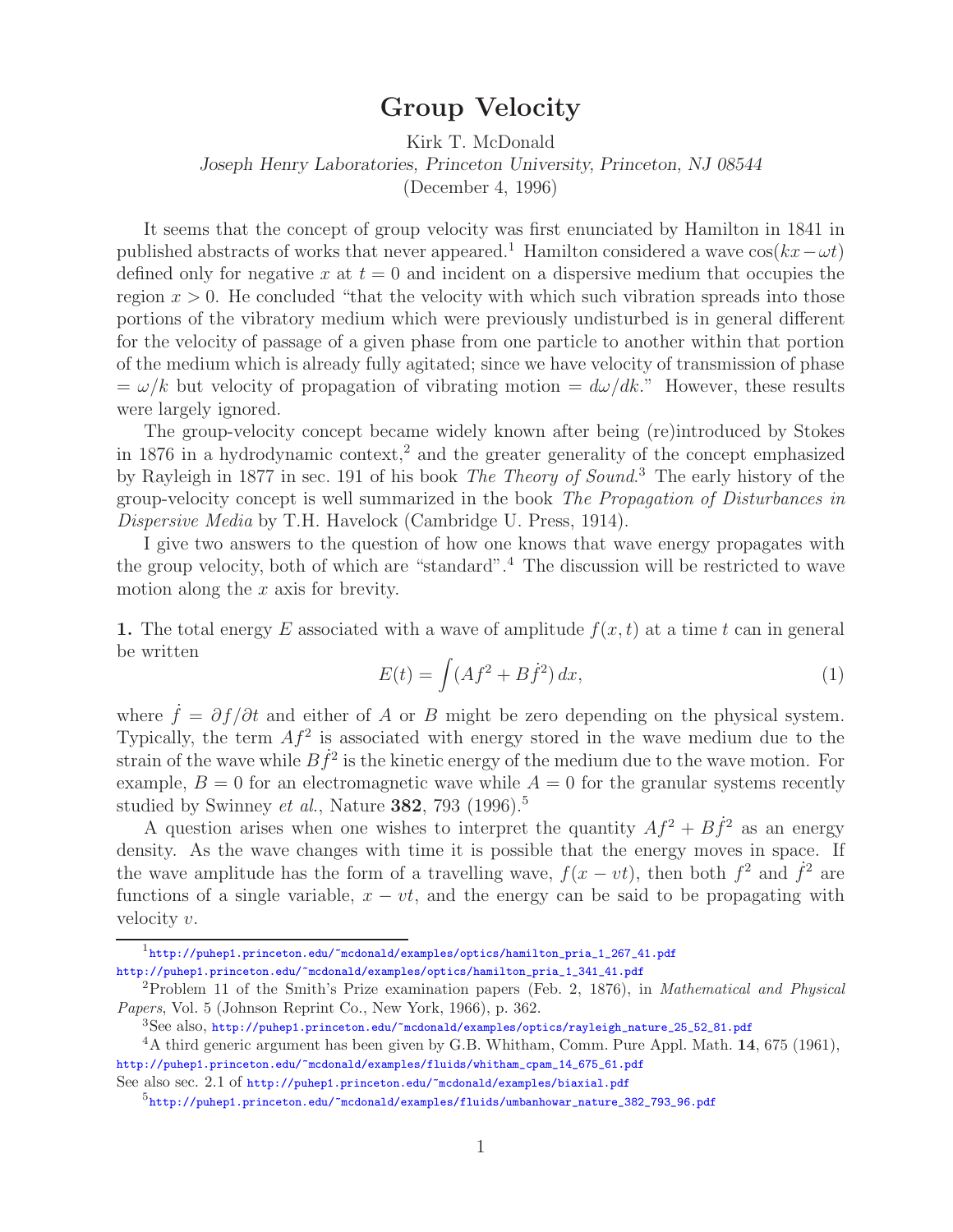The concept of group velocity arises when a waveform is Fourier analyzed into a set of harmonic waves

$$
f(x,t) = \int F(k)e^{i(kx - \omega t)} dk,
$$
\n(2)

characterized by wave number k and frequency  $\omega(k)$  where the latter relation can be nontrivial due to dispersion in the wave medium. The harmonic wave of frequency  $\omega$  has phase velocity  $v_p = \omega/k$  which is not necessarily equal to the velocity v of the localized waveform. (In this discussion only the real part of  $f$  has physical significance.)

The spectral function  $F(k)$  can be determined by the Fourier inverse relation for the wave at a fixed time, say  $t = 0$ :

$$
F(k) = \frac{1}{2\pi} \int f(x,0)e^{-ikx} dx.
$$
 (3)

However, we don't need to use this result in the present case.

The usual argument asks us to restrict our attention to waveforms whose spectral function  $F(k)$  is narrow enough that the dispersion relation can be approximated as

$$
\omega = \omega(k_0) + \frac{d\omega(k_0)}{dk}(k - k_0),\tag{4}
$$

*i.e.*, the leading terms in a Taylor expansion about some central wave number  $k_0$ . (The sign of  $k_0$  determines whether the pulse moves in the  $+x$  or  $-x$  direction.) Certainly this approximation breaks down for very short pulses in highly dispersive media.

In the approximation (4) we have

$$
f(x,t) = e^{i[k_0(d\omega(k_0)/dk) - \omega_0]t} \int F(k)e^{ik[x - (d\omega(k_0)/dk)t]} dk
$$
  
= 
$$
e^{i[k_0(d\omega(k_0)/dk) - \omega_0]t} f(x - (d\omega(k_0)/dk)t, 0).
$$
 (5)

That is, to within a phase factor of unit modulus the waveform  $f(x, t)$  is a function of a single variable,  $x - (d\omega(k_0)/dk)t$ , and so can be said to propagate with the group velocity

$$
v_{\rm group} = \frac{d\omega(k_0)}{dk} \,. \tag{6}
$$

As argued above, the wave energy propagates with this velocity as well.

If the waveform is highly localized in space it will have a broad spectral content and the linear approximation to the dispersion relation may not suffice. If so, the waveform will change shape (disperse) as it propagates and the group velocity is not well defined.

This well-known argument appears to be due to Lord Kelvin, Proc. Roy. Soc. London 42, 80 (1887),<sup>6</sup> and is reproduced in much the above form in sec. 3 of the book by Havelock.

**2.** In 1877 both Reynolds and Rayleigh published articles relating energy flow to group velocity. Reynolds' discussion<sup>7</sup> is based on water waves and can be found in sec. 273 of the book *Hydrodynamics* by H. Lamb, as well as in sec. 26 of *Mechanics of Deformable Bodies* by A. Sommerfeld (1946).

 $^6$ http://puhep1.princeton.edu/~mcdonald/examples/fluids/thomson\_prsl\_42\_80\_87.pdf

 $^{7}$ http://puhep1.princeton.edu/~mcdonald/examples/fluids/reynolds\_nature\_16\_343\_77.pdf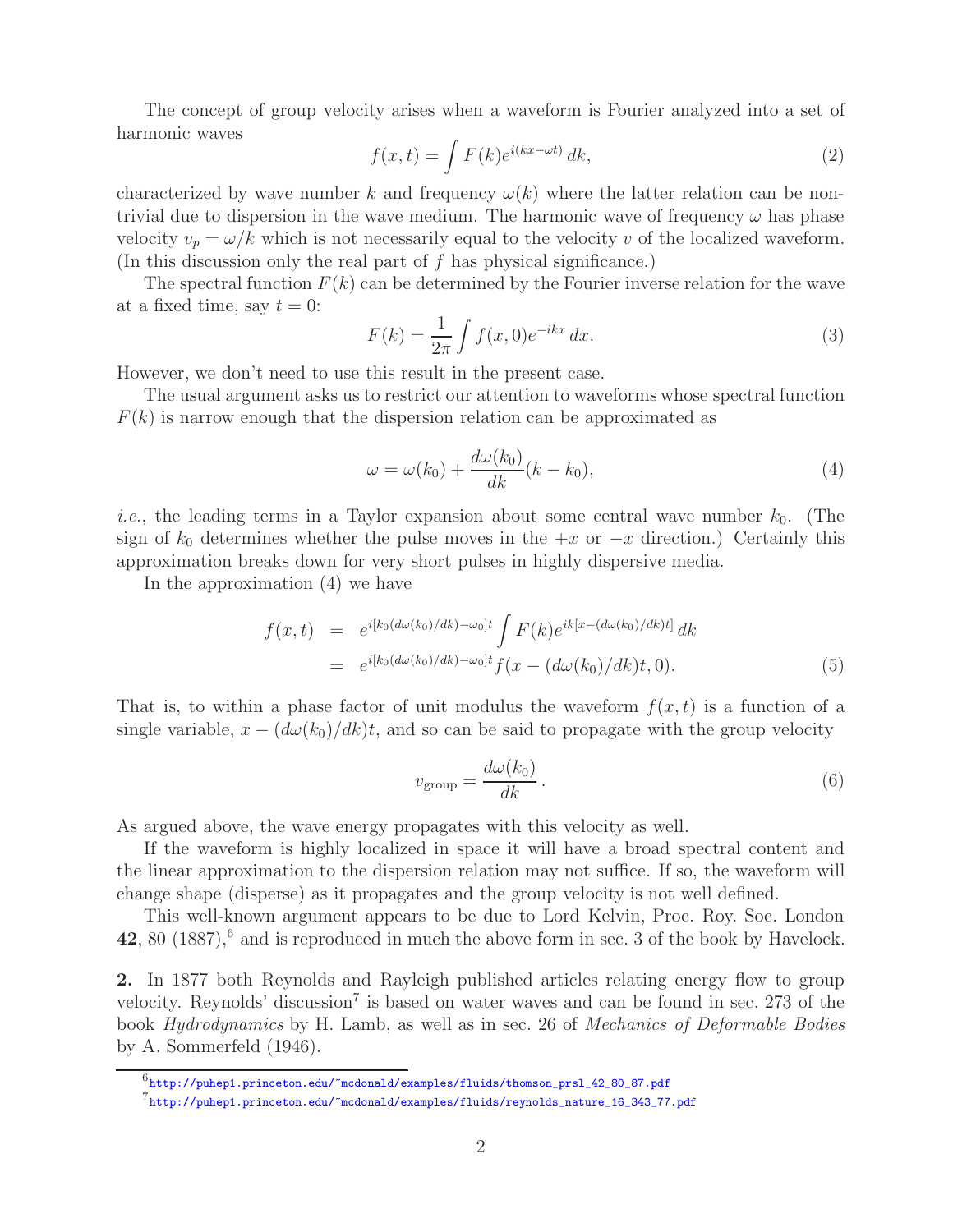Rayleigh's argument<sup>8</sup> has been reprinted in the Appendix to Vol. 1 of his book *The Theory of Sound* and is based on the general observation that dispersion in a physical system is always accompanied by absorption. While the latter can often be ignored as a first approximation it should not be left out of discussions of energy flow.

Here I repeat Rayleigh's argument, which seems to be less well-known that Kelvin's.

For a steady wave, energy is being transported into the medium at the same rate at which it is being absorbed, when averages are taken over a whole cycle of the wave. The power P absorbed by a mass m in the medium is  $P = Fv$  where v is the velocity of the mass and  $F = \gamma mv$  the dissipative force. Thus  $P = \gamma mv^2$ , and summing over all masses in some region,  $P = 2\gamma T$ , where T is the kinetic energy. Taking the time average,  $\langle P \rangle = 2\gamma \langle T \rangle = \gamma E$ , where E is the total energy. In writing  $E = 2 \langle T \rangle$  we suppose that the wave motion is a small departure from equilibrium so the restoring forces can be described by a quadratic potential, for which  $E = 2 \langle T \rangle$  according to the virial theorem of classical mechanics.

Consider a pure harmonic wave,  $f = f_0 e^{i(kx - \omega t)}$ , incident on a dispersive medium that occupies the half space  $x > 0$ . Because of absorption in the medium this wave dies out over some characteristic distance d. That is, the amplitude of the wave can be written  $f_0e^{-x/d}$  in the medium. Then the time average energy density is  $\langle Af^2 + B\dot{f}^2 \rangle \equiv Cf_0^2 e^{-2x/d}$ .<br>The time averaged power absorbed for  $x > x$ , in the medium is then

The time-averaged power absorbed for  $x > x_0$  in the medium is then

$$
\langle P(x_0) \rangle = \gamma \int_{x_0}^{\infty} \left\langle Af^2 + B \dot{f}^2 \right\rangle dx = C \gamma f_0^2 \int_{x_0}^{\infty} e^{-2x/d} dx = \frac{C \gamma d f_0^2}{2} e^{-2x_0/d}.
$$
 (7)

The (time-averaged) rate of energy flow per unit area across the plane  $x = x_0$  is the (time-averaged) energy density there times the desired velocity of energy flow,  $v_E$ . The rate of energy flow is thus  $Cv_E f_0^2 e^{-2x_0/d}$ . Comparing with eq. (7), we see that the energy flow velocity is given by

$$
v_E = \frac{\gamma d}{2}.\tag{8}
$$

To find distance d, we suppose that in the absence of absorption the harmonic solutions obey a known dispersion relation,  $k = k(\omega)$ . Then the equation of motion including absorption, taken to be velocity dependent, differs from that without absorption only by replacing the second time derivative  $\partial^2/\partial t^2$  with the form

$$
\frac{\partial^2}{\partial t^2} + \gamma \frac{\partial}{\partial t},\tag{9}
$$

where  $\gamma$ , whose dimensions are 1/time, characterizes the absorption process. The new dispersion relation that results on inserting our trial harmonic solution into the wave equation differs only in the term  $\omega^2$  being replaced by  $\omega^2 + i\gamma\omega$ . For weak absorption this is equivalent to replacing  $\omega$  by  $\omega + i\gamma/2$ . The corresponding wave number is therefore  $k(\omega + i\gamma/2) \approx k(\omega) + i(\gamma/2)(dk/d\omega)$ , again ignoring terms of order  $\gamma^2$ . The wave solution in the presence of absorption is therefore approximately

$$
f(x > 0, t) = f_0 e^{-(\gamma/2)(dk/d\omega)x} e^{i(kx - \omega t)}.
$$
 (10)

 $8$ http://puhep1.princeton.edu/~mcdonald/examples/fluids/rayleigh\_plms\_9\_21\_77.pdf